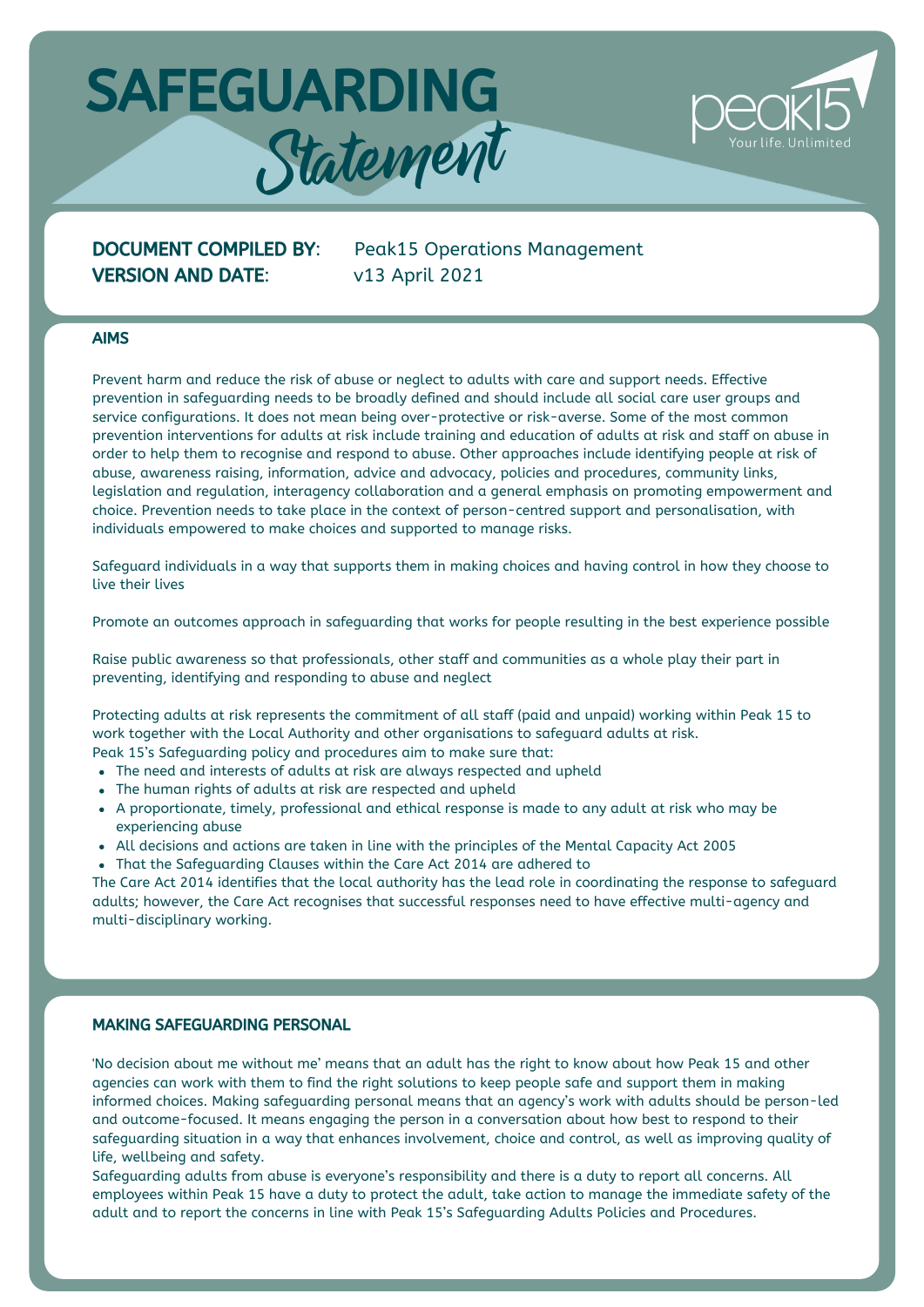

# PRINCIPLES AND VALUES

Six key principles underpin all adult safeguarding work:

- Empowerment Personalisation and the presumption of person-led decisions and informed consent
- Prevention it is better to take action before harm occurs
- Proportionality Proportionate and least intrusive responses, response appropriate to the risk presented
- Protection Support and representation for those in greatest need
- Partnership Local solutions through services working with their communities
- Accountability Accountability and transparency in delivering safeguarding

Any service provided should be appropriate to the adult at risk and should not discriminate because of disability, age, gender, sexual orientation, race, religion, culture or lifestyle.

The primary focus/point of decision making must be in discussion with the adult at risk and the person must be supported to make choices. Adults at risk, must be offered advocacy services where the adult needs the support of an advocate to fully engage and be part of the decisions following a concern of abuse being reported and there is no one in the person's support that is appropriate to do this. This is the responsibility of the local authority.

There is a presumption that adults have the mental capacity to make informed decisions about their lives. If someone has been assessed as not having mental capacity which is decision specific, decisions will be made in their best interests as set out in the Mental Capacity Act (MCA) 2005 and MCA Code of Practice.

Adults at risk should be given information, advice and support in a form that they can understand and have their views and what outcomes they want included in all forums that are making decisions about their lives.

All decisions taken by professionals about a person's life should be timely, reasonable, justified, proportionate and ethical and must be made in discussion with the adult or where appropriate, their advocate. This policy takes into account the Surrey and West Sussex Safeguarding Adults Boards Policies and Procedures: which gives the framework for multiagency responses to adult safeguarding concerns.

# EMPLOYEES RESPONSIBILITIES WORKING WITH ADULTS AT RISK

All employees must understand their role and responsibilities in regard to this policy and procedure and must know how to recognise abuse and how to report and respond to it. All employees have a duty to report in a timely way any concerns or suspicions that a vulnerable person is being or is at risk of being abused and to gain the consent of the adult where possible or where this is not possible, to make a best interest decision to report without consent. All concerns and suspicions that an adult at risk is being or is at risk of being abused must be reported even if consent is absent. Whether the adult has capacity to give consent or not, action may need to be taken if:

- Others are, or will be, put at risk if nothing is done;
- Where it is in the public interest to take action because a criminal offence has occurred. The above can only be determined during a section 42 enquiry.

All staff (paid and unpaid) must undertake the relevant levels of safeguarding training in line with the Peak 15 training framework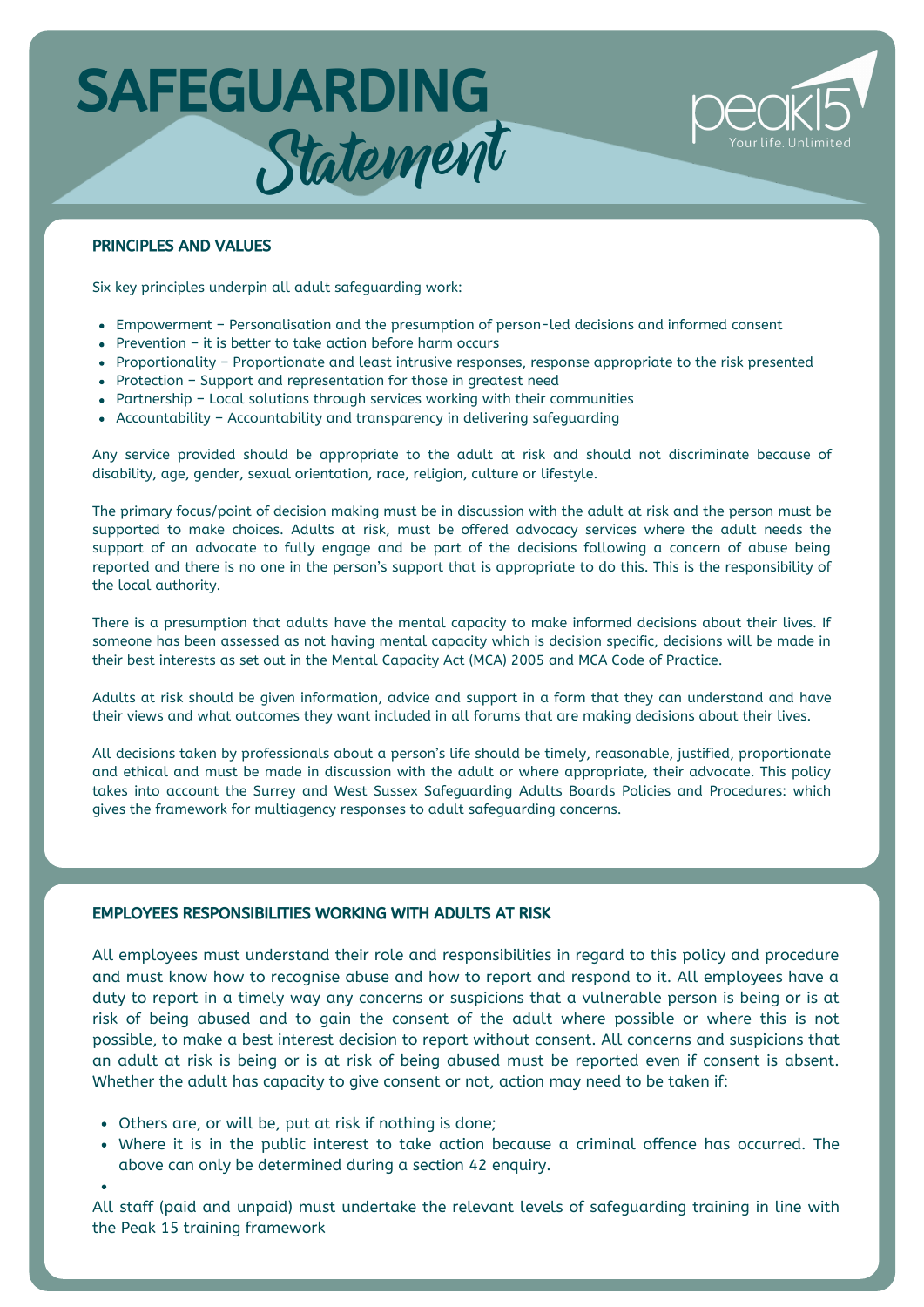

### WORKING TOGETHER IN SAFEGUARDING ADULTS

- All Peak 15 employees will contribute to effective inter-agency, multi-disciplinary assessments and joint working partnerships in order to provide the most effective means of safeguarding adults.
- Actions taken under the Multi Agency safeguarding procedures does not affect the obligation on Peak 15 to comply with its statutory responsibilities such as notification to regulatory authorities under the Health and Social Care Act 2008/CQC Fundamental Standards and compliance with employment legislation
- Peak 15 Employees may have information about adults who may be at risk from abuse and may be asked to share this where appropriate, with due regard to confidentiality.

In order to support this policy Peak 15 Managers will;

- Ensure that all managers, employees and volunteers have access to and are familiar with this safeguarding adult policy and procedure and their responsibilities within it
- Ensure concerns or allegations of abuse are always taken seriously
- Ensure the Mental Capacity Act is used to make decisions on behalf of those adults at risk who are unable to make particular decisions for themselves.
- Ensure all staff receive training in relation safeguarding adults at a level relevant to their role.
- Ensure that people using our services, and where relevant their relatives and their friends, have access to information about how to report concerns or allegations of abuse.
- Ensure there is a named lead person to promote adult safeguarding awareness and practice within the organisation. This person is currently the Support Service Director Michelle Boxall

This policy and procedure has been developed to be consistent with the Surrey and West Sussex Safeguarding Adults Boards; Adult Safeguarding Policy and Procedures.

#### ADULTS AT RISK AND ADULT ABUSE

#### Definition

The Care Act 2014 defines an adult at risk who requires a safeguarding response as being someone who is: An adult over 18 who has needs that require care and support and is experiencing or at risk of abuse or neglect? And as a result of their care and support needs are unable to protect themselves from either the risk of, or experience of abuse or neglect.

Local authority statutory adult safeguarding duties apply equally to those adults with care and support needs regardless of whether those needs are being met, who is meeting those needs, whether the adult lacks mental capacity or not, and regardless of setting.

### Treatment and Wilful neglect

An allegation of abuse or neglect of an adult at risk who does not have capacity to consent on issues about their own safety must always be referred to the Local Authority as a safeguarding concern.

#### Consent

Peak 15 Employees must always attempt to seek the consent of the individual before taking any action or sharing personal information. However, there may be circumstances when consent cannot be obtained because the adult lacks the capacity to give it, but the best interests of the individual or others at risk, demand immediate action.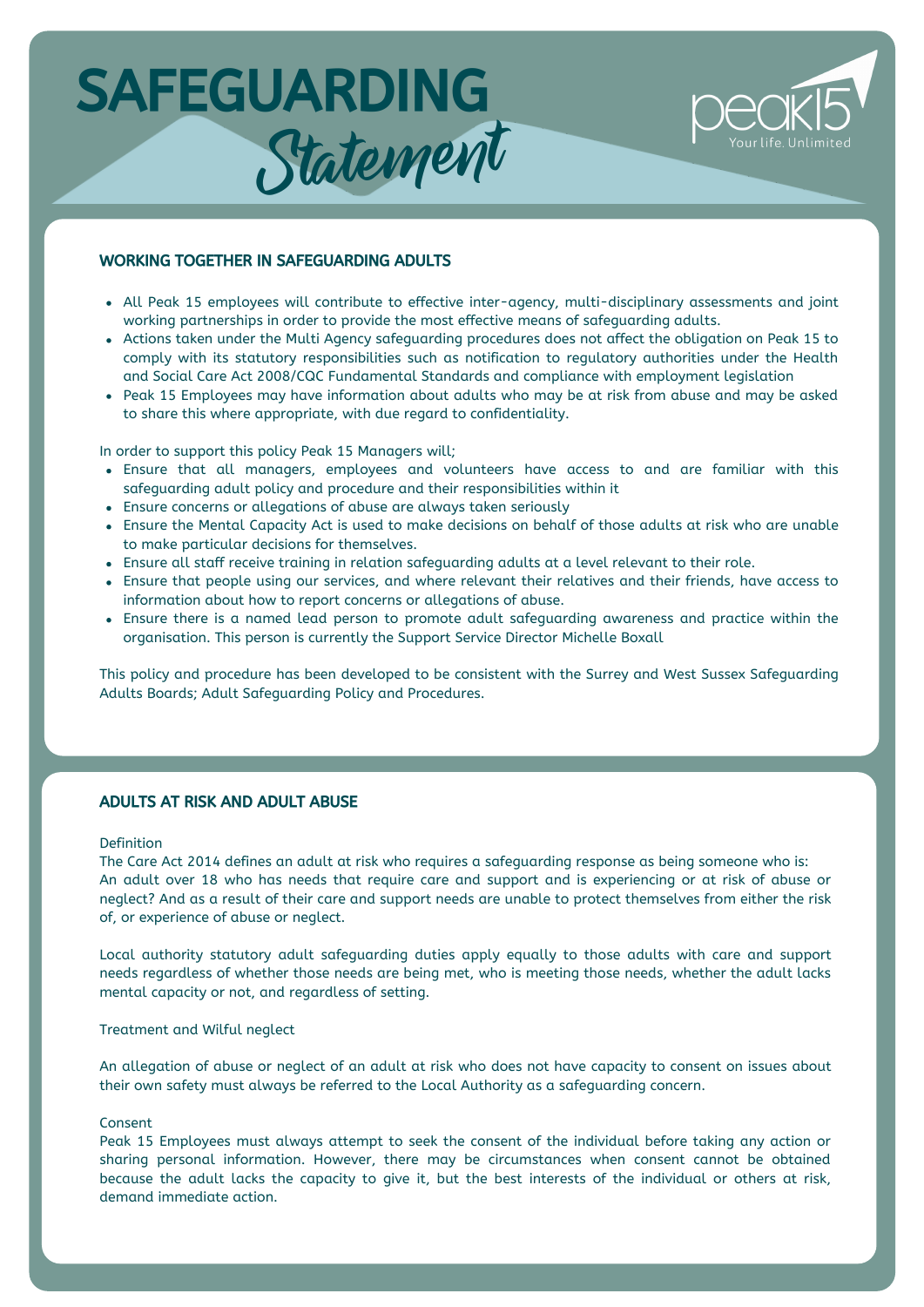

### ADULTS AT RISK AND ADULT ABUSE CONT/

Where it is assessed that the person has capacity and they refuse any intervention; their wishes will be respected as far as possible. If an employee receives a disclosure from an individual we support in the first instance the staff member must make the situation safe and then immediately discuss this with the on call manager if the Service manager is unavailable to discuss and assess the individual's capacity at that time.

Where a disclosure meets the criteria below, irrespective of capacity, the disclosure must be reported. A person's refusal to give consent does not preclude Peak 15 employees from sharing information with other relevant agencies if;

There is a public interest, for example, not acting will put other adults or children at risk

There is a duty of care to intervene, for example, a crime has been or may be committed

The person alleged to have caused harm is employed in a position of trust ,such as a health or social care professional

# TYPES OF HARM

Abuse can be viewed in terms of the following categories:

- Physical
- Sexual
- Psychological
- Financial or material
- Neglect and acts of omission
- Discriminatory
- Organisational
- Self-Neglect
- Domestic Violence
- Modern Slavery

#### Physical abuse

This may be defined as 'the use of force, or any action, or inaction which results in pain or injury or a change in the person's natural physical state' or the 'non-accidental infliction of physical force that results in bodily injury, pain impairment'. Examples of physical abuse include: hitting, slapping, and pushing, pinching, shaking, scalding, misuse of medication, restraint or inappropriate physical sanctions

#### Restraint

Unlawful or inappropriate use of restraint or physical interventions and / or misuse of liberty protection safeguards are physical abuse. There is a distinction to be drawn between restraint, restriction and liberty protection safeguards. A judgement as to whether a person is being deprived of their liberty will depend on the particular circumstances of the case. Where a person we support requires restraint, this is assessed and agreed via the LPS process.

In extreme circumstances unlawful or inappropriate use of restraint may constitute a criminal offence. Someone is using restraint if they use force, or threaten to use force, to make someone do something they are resisting, or where a person's freedom of movement is restricted, whether they are resisting or not.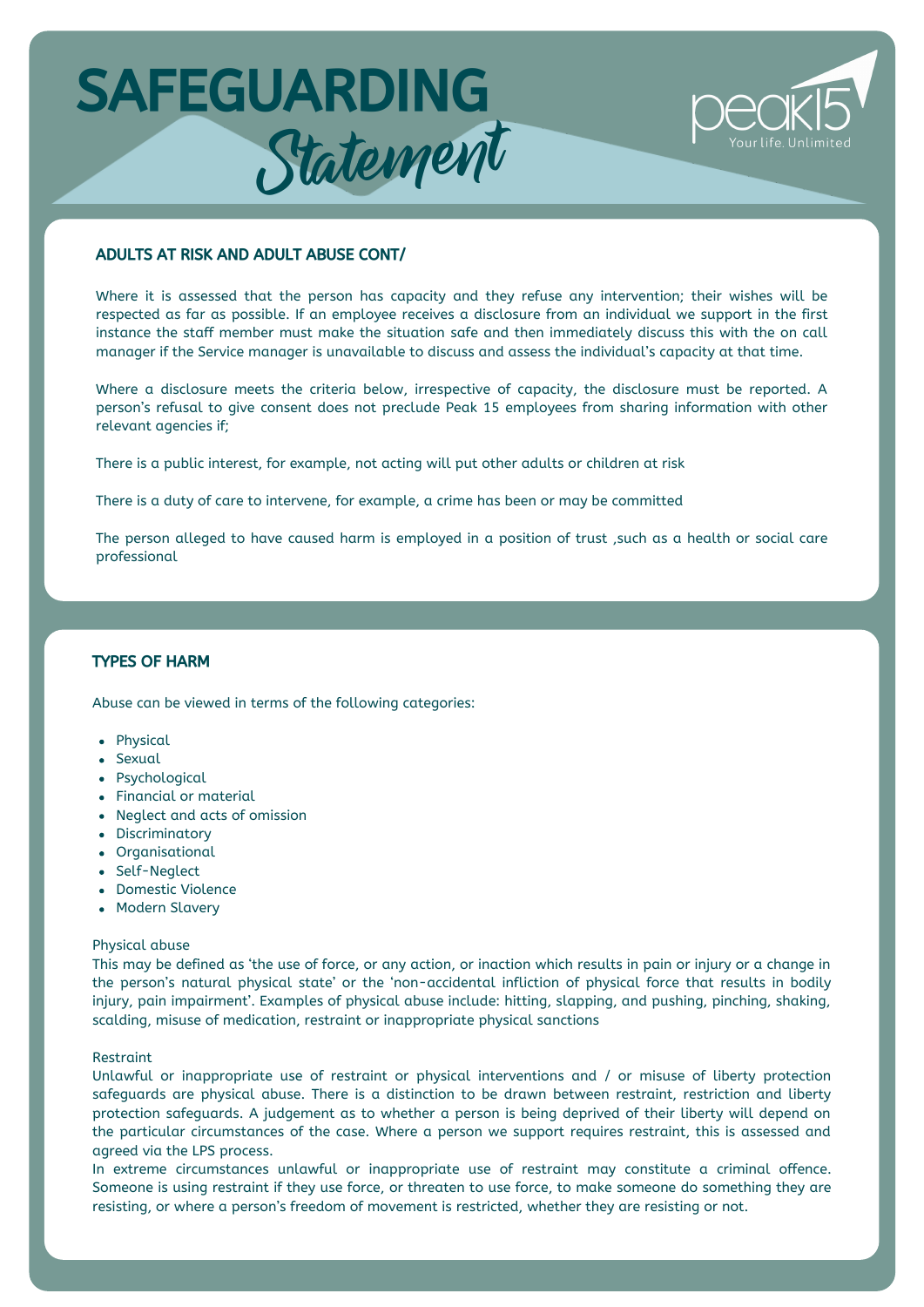

### TYPES OF HARM CONT/

#### Physical abuse

This may be defined as 'the use of force, or any action, or inaction which results in pain or injury or a change in the person's natural physical state' or the 'non-accidental infliction of physical force that results in bodily injury, pain impairment'. Examples of physical abuse include: hitting, slapping, and pushing, pinching, shaking, scalding, misuse of medication, restraint or inappropriate physical sanctions

#### Restraint

Unlawful or inappropriate use of restraint or physical interventions and / or misuse of liberty protection safeguards are physical abuse. There is a distinction to be drawn between restraint, restriction and liberty protection safeguards. A judgement as to whether a person is being deprived of their liberty will depend on the particular circumstances of the case. Where a person we support requires restraint, this is assessed and agreed via the LPS process.

In extreme circumstances unlawful or inappropriate use of restraint may constitute a criminal offence. Someone is using restraint if they use force, or threaten to use force, to make someone do something they are resisting, or where a person's freedom of movement is restricted, whether they are resisting or not.

SARCs provide a safe location where victims of sexual assault can receive medical care and psychological support, information and access to counselling, legal advice, meeting points with police and forensic examiners, emergency contraception, and screening for sexually transmitted diseases.

#### Psychological/emotional abuse

This is behaviour that has a harmful effect on the person's psychological and emotional health. This can include: emotional abuse, threats of harm or abandonment, deprivation of contact, humiliation, blaming, controlling, intimidation, coercion, harassment, verbal abuse, cyber bullying, isolation or unreasonable and unjustified withdrawal of services or supportive networks.

#### Financial or material abuse

This is the main form of abuse recorded by the Office of the Public Guardian amongst adults at risk. Financial abuse can occur in isolation but it is also likely to be connected to some other forms of abuse. Although this is not always the case, everyone should be aware of this possibility. Financial abuse is a crime. Examples may include: theft, fraud, internet scamming, coercion in relation to an adult's financial affairs or arrangements, including in connection with wills, property, inheritance or financial transactions, or the misuse or misappropriation of property, possessions or benefits.

#### Neglect and Acts of omission

This can take several forms and can be the result of an intentional or unintentional acts or omissions. Neglect includes, ignoring medical, emotional or physical care needs, failure to provide access to appropriate health, care and support or educational services, the withholding of the necessities of life, such as medication, adequate nutrition or heating. The Police have the powers to investigate allegations of neglect under the Mental Capacity Act 2005, Section 44 and also under the Criminal Justice and Courts Act 2015 Section 20 and 21.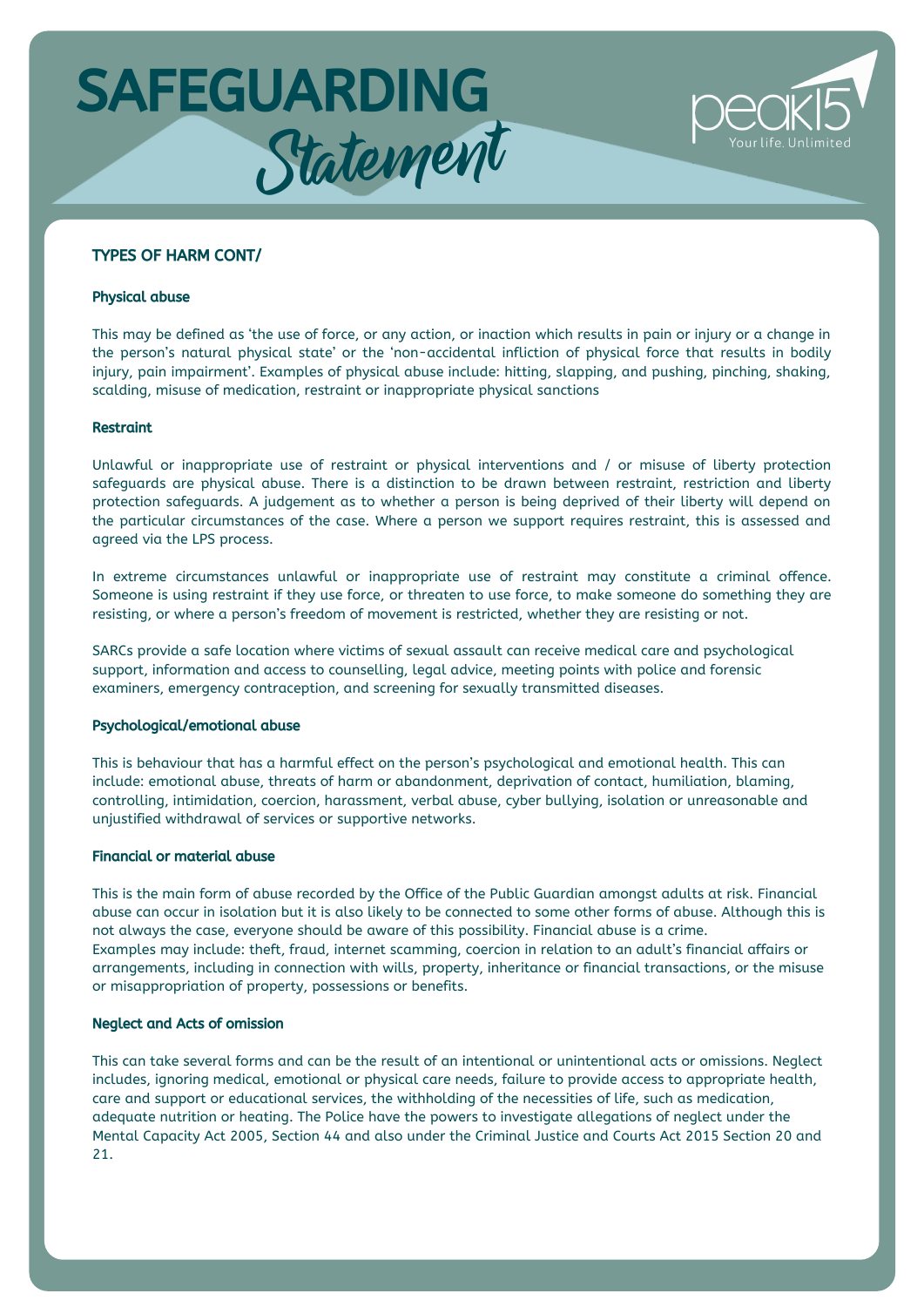

### TYPES OF HARM CONT/

#### Discriminatory abuse

This exists when values, beliefs or culture result in a misuse of power that denies mainstream opportunities to some groups or individuals. It is the exploitation of a person's characteristics, which excludes them from opportunities in society, for example, education, health, justice, civic status and protection. It includes discrimination on the basis of age, disability, gender reassignment, marriage, civil partnership, pregnancy, maternity, race, religion or belief, sex or sexual orientation and includes hate crime incidents. Discriminatory abuse includes forms of harassment and slurs or similar treatment because of race, gender and gender identity, age, disability, sexual orientation or religion.

#### Organisational abuse

Repeated instances of poor or inappropriate care or support may be an indication of more serious problems and this is referred to as 'organisational abuse'.

Organisational abuse occurs when an organisation's systems and processes, and / or management of these, fails to safeguard a number of adults leaving them at risk of, or causing them harm. Organisational abuse can also occur when the routines, systems and norms of an organisation override the needs of those it is there to support. This can create an environment within which abuse can take place, intentional or otherwise.

Organisational abuse includes, neglect and poor care practice within an institution or specific care setting such as a hospital or care home, or in relation to care provided in a person's own home. This may range from oneoff incidents to on-going ill-treatment. It can be through neglect or poor professional practice as a result of the structure, policies, processes and practices within an organisation.

#### Professional abuse

Professional abuse is the misuse of therapeutic power and abuse of trust by professionals, the failure of professionals to act on suspected abuse / crimes, poor care practice or neglect in services, resource shortfalls or service pressures that lead to service failure and culpability as a result of poor management systems / structures. Signs of possible professional abuse:

- failure to refer disclosure of abuse
- poor, ill-informed or outmoded care practices
- denying an adult at risk access to professional support and services such as advocacy, service design where groups of users living together are incompatible
- punitive responses to challenging behaviours
- Failure to whistle blow on issues, when internal procedures to highlight issues, have been exhausted.

### Hate crime

Hate crime is defined as any crime that is perceived by the victim, or any other person, to be racist, homophobic, transphobic or due to a person's religion, belief, gender identity or disability. It should be noted that this definition is based on the perception of the victim or anyone else and is not reliant on evidence. Individuals may be concerned that they would not be recognised as victims or be believed and taken seriously. Abusers may also control their victims, threatening to 'out' them to friends, family or support agencies. Local authorities have a range of support services and advice for professionals in place.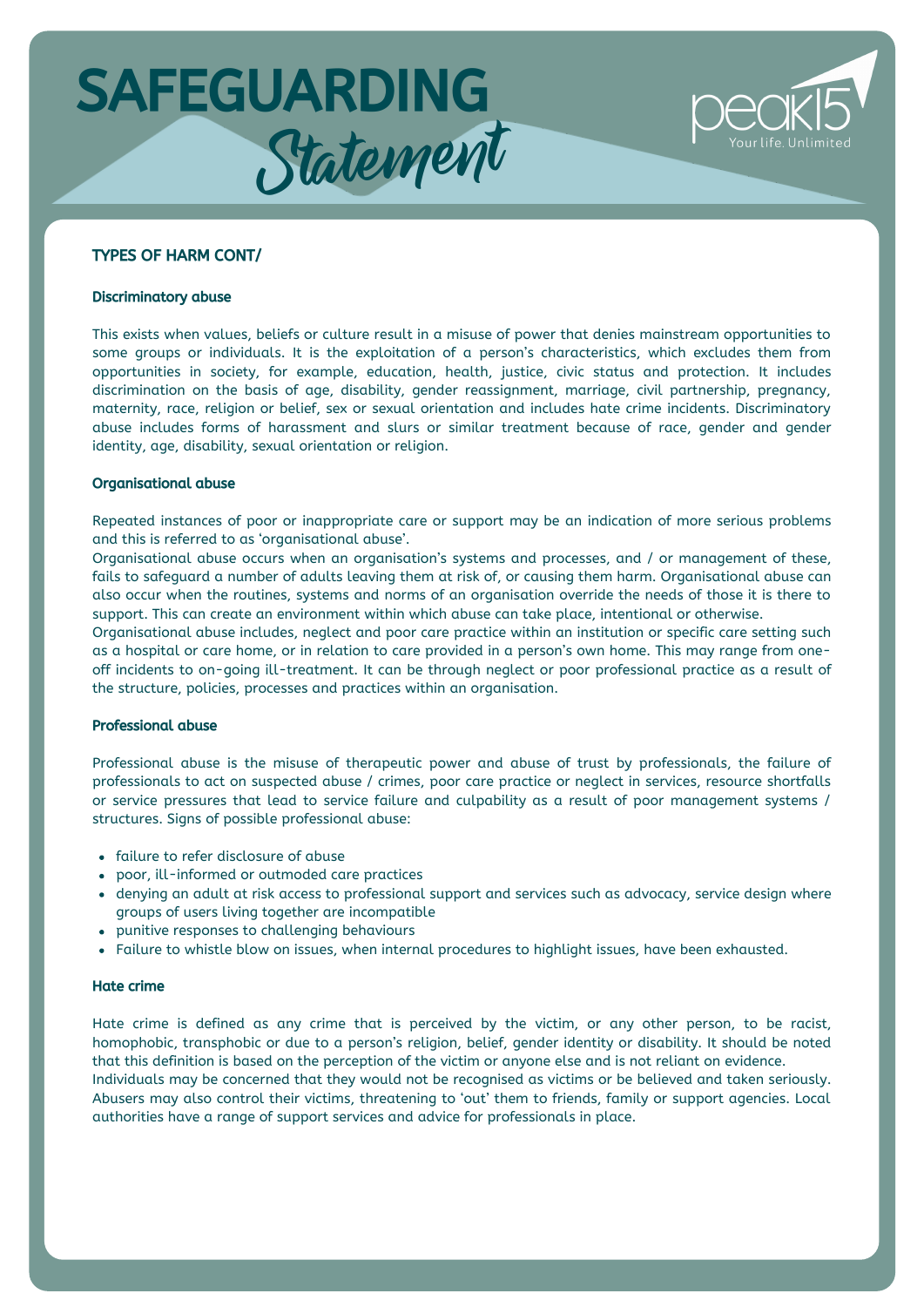

### TYPES OF HARM CONT/

#### Mate Crime

Mate crime happens when someone is faking a friendship in order to take advantage of a vulnerable person. Mate crime is committed by someone known to the person. They might have known them for a long time or met recently. A 'mate' may be a 'friend', family member, supporter, paid staff or another person with a disability.

#### Domestic Violence

Domestic Abuse is any incident or pattern of incidents of controlling, coercive or threatening behaviour, violence or abuse between those aged 16 or over who are or have been intimate partners or family members regardless of gender or sexuality. This can include, but is not limited to, the following types of abuse:

- Psychological
- Physical
- Sexual
- Financial
- Emotional

Controlling behaviour is a range of acts designed to make a person subordinate and/or dependent by isolating them from sources of support, exploiting their resources and capacities for personal gain.

### Self-Neglect

This is the inability (intentional or non-intentional) to maintain a socially and culturally accepted standard of self-care with the potential for serious consequences to the health and well-being of people who self-neglect and perhaps even to their community.

An individual may be considered as self-neglecting and therefore at risk of harm where they are:

- either unable or unwilling to provide adequate care for themselves
- unable or unwilling to obtain necessary care to meet their needs and/or
- Declining essential support without which their health and safety needs cannot be met.

This includes a wide range of behaviour neglecting to care for one's personal hygiene, health or surroundings and includes behaviours such as hoarding, nourishment, medication and treatment, paying for bills and services and refusing help/services.

#### Honour Based Violence (HBV)

HBV may be committed when family members feel that dishonour has been brought to their family. Women are predominantly (but not exclusively) the victims, and the abuse is often committed with a degree of collusion from family members and / or the community. Many victims are so isolated and controlled that they are unable to contact the police or other organisations.

Safeguarding concerns that may indicate 'honour'-based abuse include domestic abuse, concerns about forced marriage or enforced house arrest and missing person reports. If a concern is raised and there is a suspicion that the adult is the victim of 'honour'-based abuse, a concern to the police should always be considered as they have the necessary expertise to manage the risk.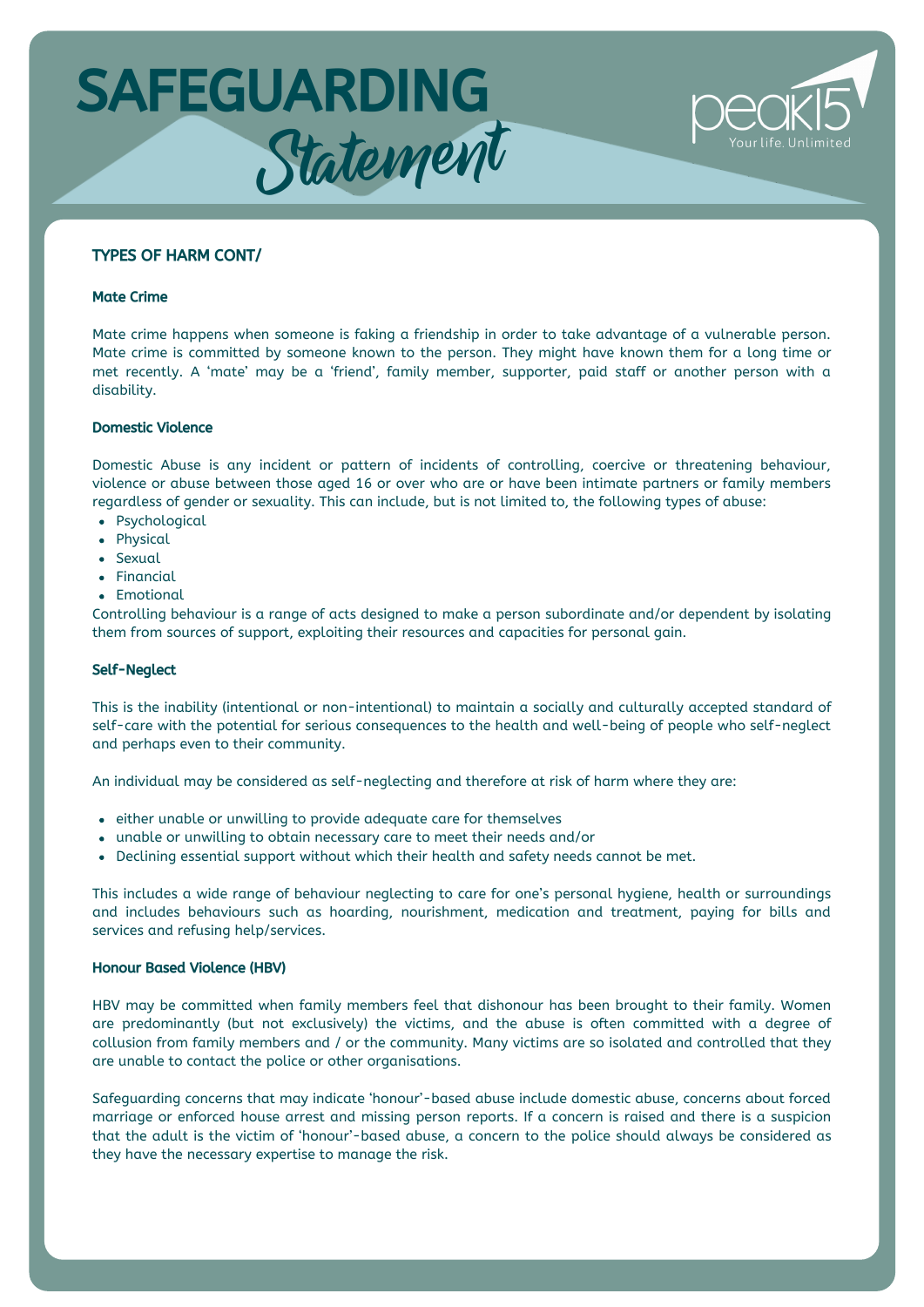

# TYPES OF HARM CONT/

#### Forced Marriages

Forced marriage is a term used to describe a marriage in which one or both of the parties is married without their consent or against their will. A forced marriage differs from an arranged marriage, in which both parties consent to the assistance of their parents or a third party in identifying a spouse. The multi-agency practice guidelines Handling cases of forced marriage (Home Office, 2009) recommend that cases involving forced marriage are best dealt with by child protection or 'adult protection' specialists.

In a situation where there is concern that an adult is being forced into a marriage they do not or cannot consent to, there may be an overlap between action taken under the forced marriage provisions and the adult safeguarding process. In this case action will be co-ordinated with the police and other relevant organisations, such as The Forced Marriage Unit.

Forced marriage is a criminal offence.

#### Female genital mutilation (FGM)

This involves procedures that include the partial or total removal of the external female genital organs for cultural or other non-therapeutic reasons. The practice is medically unnecessary, extremely painful and has serious health consequences, both at the time when the mutilation is carried out and in later life. The age at which girls undergo FGM varies enormously according to the community. The procedure may be carried out when the girl is new born, during childhood or adolescence, just before marriage or during the first pregnancy.

FGM constitutes a form of child abuse and violence against women and girls, and has severe physical and psychological consequences. In England, Wales and Northern Ireland, the practice is illegal under the Female Genital Mutilation Act 2003.

#### Exploitation by radicalisers who promote violence

Early intervention to divert people away from being drawn into terrorist activity is at the heart the government counter terrorist strategy Safeguarding adults from radicalisation is no different from safeguarding them from other forms of harm. Indicators for vulnerability to radicalisation include:

- Family tensions
- Sense of isolation
- Migration
- Distance from cultural heritage
- Experience of racism or discrimination
- Feeling of failure

Individuals may be susceptible to exploitation into violent extremism by radicalisers. Violent extremists often use a persuasive rationale and charismatic individuals to attract people to their cause. The aim is to attract people to their reasoning, inspire new recruits and embed their extremist views and persuade vulnerable individuals to the legitimacy of their cause.

There are a number of factors that may make the individual susceptible to exploitation by violent extremists. None of these factors should be considered in isolation but in conjunction with the particular circumstances of the individual: identity or personal crisis, particular personal circumstances, unemployment or underemployment and criminality.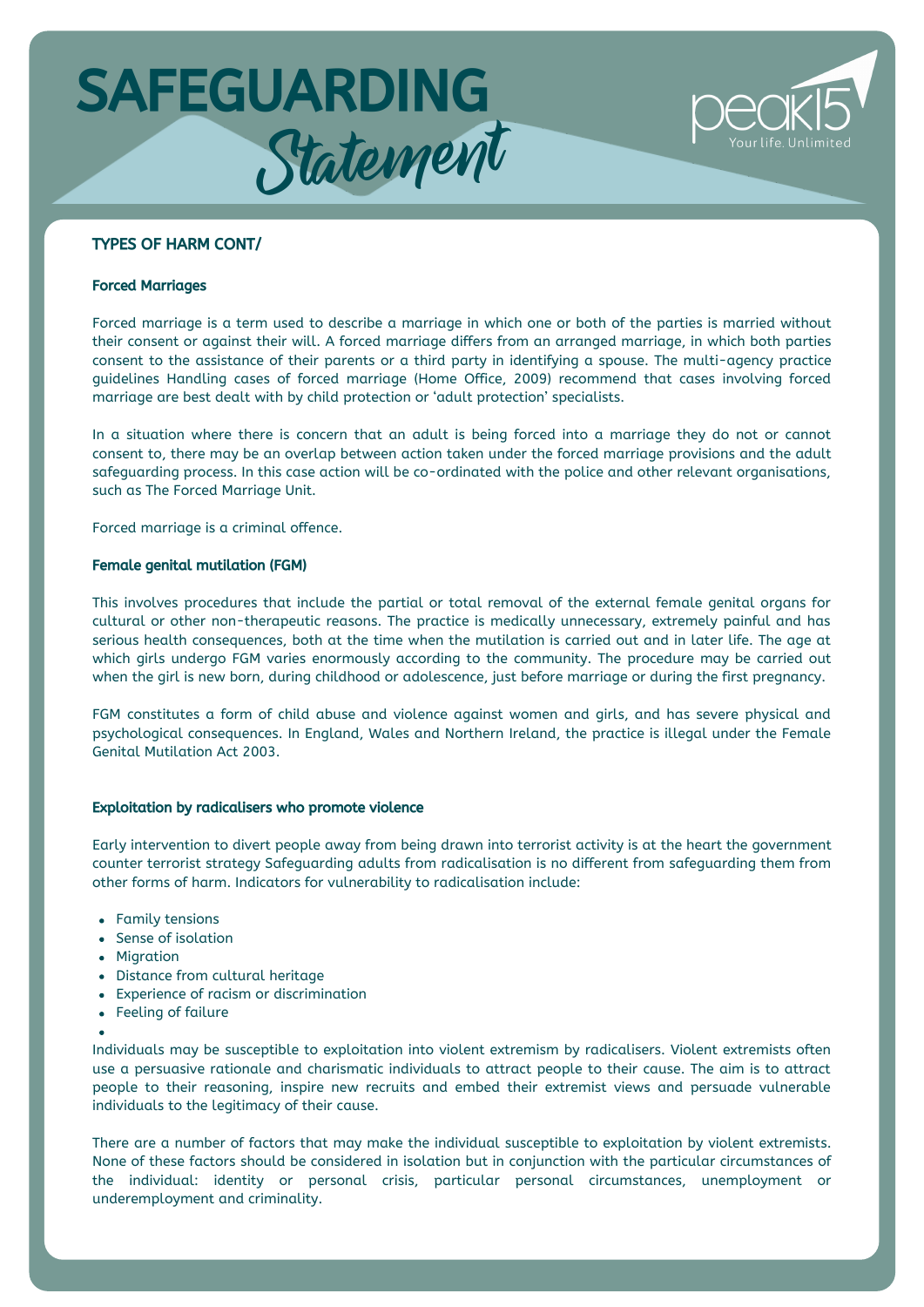

# TYPES OF HARM CONT/

All of these may contribute to alienation from UK values and a decision to cause harm to symbols of the community or the state.

#### Child protection

The Children Act 1989 provides the legislative framework for agencies to take decisions on behalf of children and to take action to protect them from abuse and neglect.

All Peak15 employees must be aware that in situations where there is a concern that an adult at risk is or could be being abused or neglected and there are children in the same household, they too could be at risk. In this situation a concern must be made to Children's services at the Surrey Multi Agency Safeguarding Hub on 01483 518505.

#### Legislation

There are a number of pieces of legislation that apply in the context of Safeguarding Adults. These are not exhaustive and include:

- The Care Act 2014
- The Sexual Offences Act 2003
- The Fraud Act 2006
- Corporate Manslaughter and Homicide Act 2007
- Vulnerable Groups Act 2006
- Pubic Interest Disclosure Act 1998
- Mental Capacity Act 2005
- The Criminal Courts and Justice Act 2015
- The Human Rights Act 1998
- Equality Act 2010

Section 44 of the Mental Capacity Act 2005 makes it a criminal offence for care workers who ill-treats or wilfully neglects an adult at risk.

The Criminal Justice and Courts Act 2015 makes it a criminal offence for a care worker to ill-treat or wilfully neglect someone in receipt of care irrespective of their mental capacity and applies to both the care worker and Peak15 as a care provider.

The Safeguarding Policy and Procedure will be reviewed annually to reflect any legislative amendments and also to reflect lessons learned from Safeguarding Adult Reviews undertaken by Local Authority Safeguarding Adult Boards and any other relevant reviews or enquiries where there is learning.

In addition, Peak 15 will reflect upon the learning arising from all safeguarding concerns within the organisation and review the learning against the Safeguarding Policy and procedure making amendments as necessary.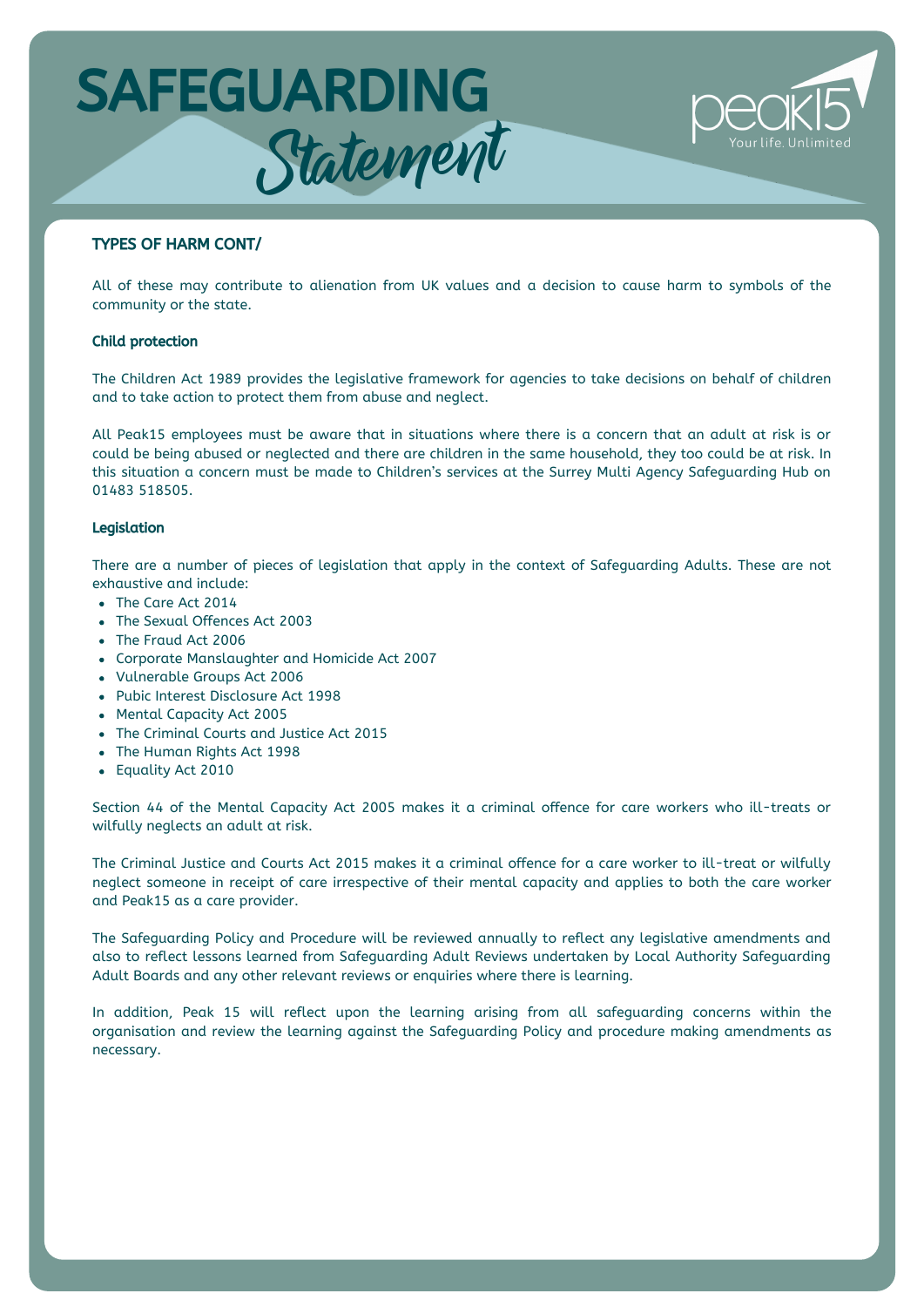

# SAFEGUARDING REPORTING PROCEDURE

### What is an adult safeguarding enquiry?

Section 42 of the Care Act 2014 says that when the tests are met (an adult who is experiencing or at risk of abuse or neglect which they cannot protect themselves from because of their care and support needs) there must be an adult safeguarding enquiry.

The objectives of an adult safeguarding enquiry are to

- Establish facts
- Ascertain the adult's views and wishes
- Assess the needs of the adult for protection, support and redress and how they might be met
- Protect from the abuse and neglect, in accordance with the wishes of the adult;
- Make decisions as to what follow-up action should be taken with regard to the person or organisation responsible for the abuse or neglect

Enable the adult to achieve resolution and recovery.

### The role of the local authority in an adult safeguarding enquiry

Though the actions to carry out an adult safeguarding enquiry and the actions to apply what has been learned when the enquiry has been completed might be undertaken by a range of organisations, local authorities have a particular role which they cannot delegate to others.

#### Where an adult safeguarding enquiry is required, the local authority must

- Decide what enquiries it thinks are necessary to make up the adult safeguarding enquiry;
- Make those enquiries or cause others to make them; and When the enquiry is completed it must decide whether any action should be taken, and if so, what and by whom.

In Surrey and West Sussex, this role is taken on by the social work team in adult social care or, where the adult's care and support needs relate to serious mental health issues, by the integrated health and social care services for people with mental health needs. For the purposes of clarity, in this policy and procedure the term "adult social care" is used to mean the relevant service for that person.

- Currently in Surrey but in review "all adult safeguarding concerns should be referred via the MASH." We deal with many incidents which are not adult safeguarding concerns. Only those that are adult safeguarding concerns (i.e. which relate to possible abuse or neglect) need be referred via the MASH all other incidents go to the learning disability and Autism Team. Currently The MASH Team will send safeguarding concerns to the locality team where the incident occurred and they will request further information on a section 42 form and decisions regarding investigation will be made from there.
- West Sussex have a document called West Sussex Safeguarding Adults Board Safeguarding Thresholds. In this document contains a Thresholds Matrix which can support decisions in terms of an incident being Non-Reportable, Requires Consultation or Reportable If the incident is reportable a concern needs to be completed on line at: https://www.westsussex.gov.uk/raiseaconcernaboutanadult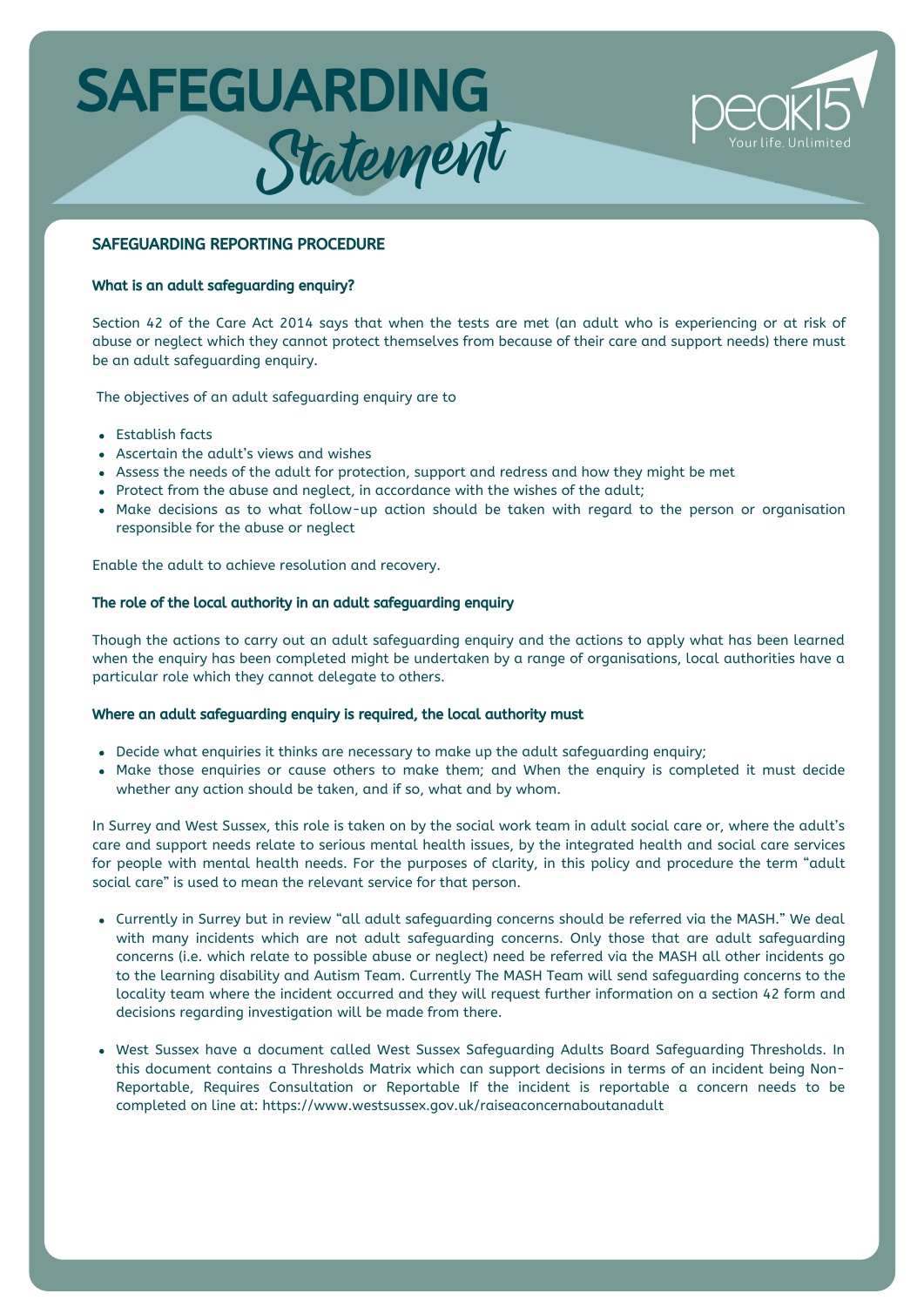

# SAFEGUARDING REPORTING PROCEDURE CONT/

Where the local authority requires another organisation to carry out enquiries in connection with an adult safeguarding concern, the local authority is required to ensure that these enquiries are carried out satisfactorily. Where they have not been, the local authority may need to carry out those enquiries itself.

The local authority may also decide to carry out enquiries itself rather than require another organisation to do so if there are issues that mean the local authority is best placed to make those enquiries. This might arise, for example, where a conflict of interest might arise if the other organisation were to undertake the enquiries.

In Surrey the information below provides clarity of roles;

#### Safeguarding Adults Decision Maker (SAD)

This is the person who makes the decisions in s42 Care Act 2014 on behalf of the local authority on the piece of adult safeguarding work. The decisions they make are

- Whether or not there will be an adult safeguarding enquiry
- What that enquiry will consist of
- When that enquiry has been completed
- Whether there needs to be a Safeguarding Plan as a result of the enquiry
- Whether to refer the matter to Surrey Safeguarding Adults Board for consideration for a Safeguarding Adults Review

### Safeguarding Adults Manager (SAM)

The SAM role is defined in the Surrey Safeguarding Adults Policy and Procedures. It is the person responsible for overseeing the carrying out of an adult safeguarding enquiry. In Surrey this will typically be a Team Manager or a senior Social Worker in an adult social care team. One person can act as both SAD and SAM, or this can be split between two people.

### Lead Enquiry Coordinator (LEO)

This is the person who will lead on the carrying out of the enquiry, under the instruction of the SAM. In Surrey this will typically be a Social Worker in an adult social care team. Where the adult safeguarding enquiry is being led by a team in Surrey and Borders Mental Health Trust it might be a Social Worker, Nurse or Occupational Therapist in that team. However if it is possible i.e. no conflict of interest is perceived a member of the senior Peak 15 Management team maybe asked by the Local Authority to lead the enquiry.

#### Safeguarding Concerns Manager

The Safeguarding Concerns Manager has the responsibility to decide whether it is appropriate to refer a safeguarding concern to the local authority and what other actions might be needed. The directors employed by Peak 15 will predominantly make this decision once all information has been received and considered

#### Organisational lead for safeguarding adults

Our organisational lead for safeguarding within Peak 15 is the director of support services who is supported by the PBS manager with regards to disseminating information through the safeguarding courses that are attended and reviewed annually.

The following procedure should be followed where a person we support is at risk or has been harmed.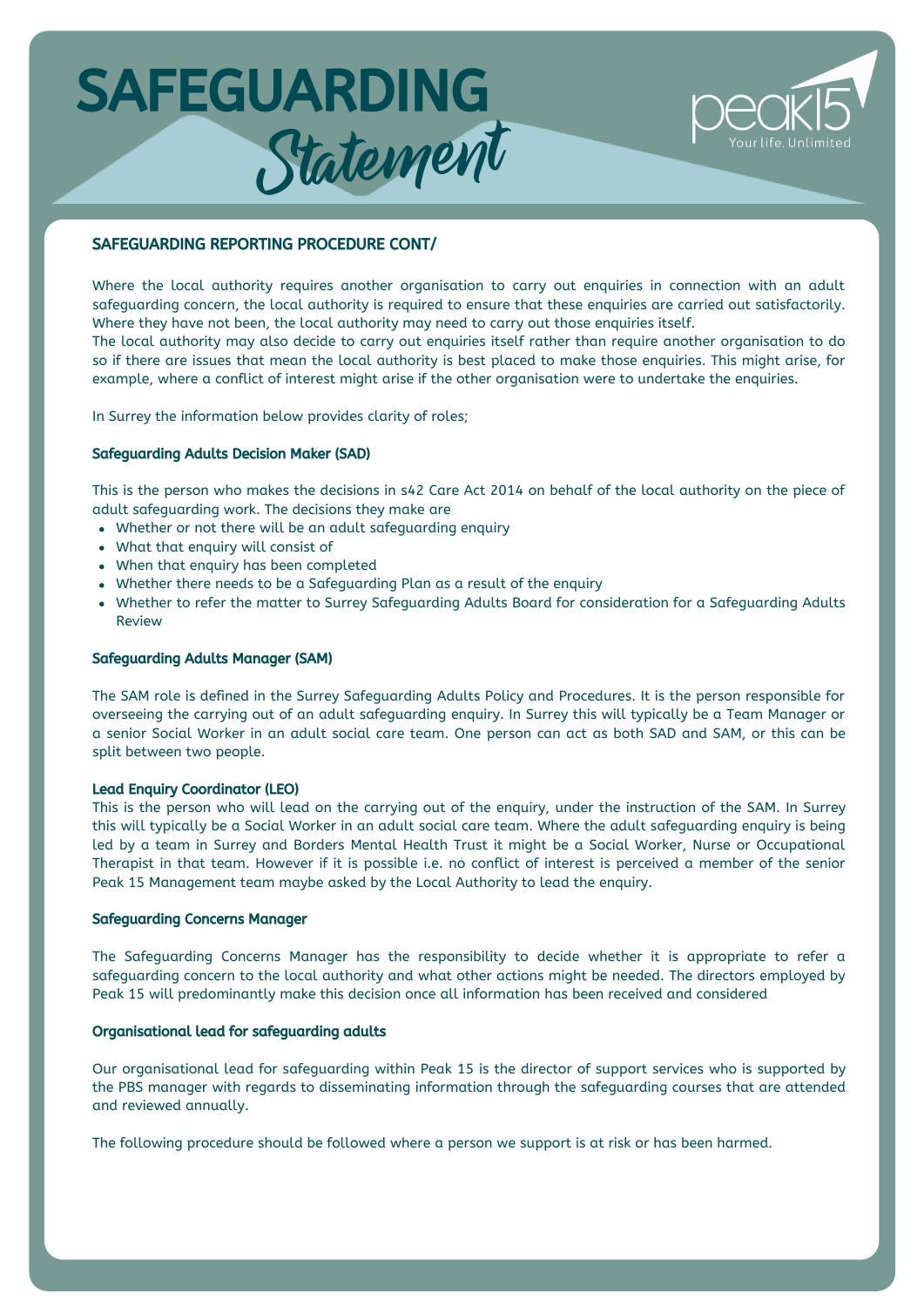

### SAFEGUARDING REPORTING PROCEDURE CONT/

Care and support statutory guidance 14.69 Updated 26 October 2018 says

'When an employer is aware of abuse or neglect in their organisation, then they are under a duty to correct this and protect the adult from harm as soon as possible and inform the local authority, CQC and CCG where the latter is the commissioner. Where a local authority has reasonable cause to suspect that an adult may be experiencing or at risk of abuse or neglect, then it is still under a duty to make (or cause to be made) whatever enquiries it thinks necessary to decide what if any action needs to be taken and by whom. The local authority may well be reassured by the employer's response so that no further action is required. However, a local authority would have to satisfy itself that an employer's response has been sufficient to deal with the safequarding issue and, if not, to undertake *any enquiry of its own and any appropriate follow up action (for example, concern to CQC, professional regulators).'*

The member of staff who first becomes aware or witnesses any concern of abuse, harm or neglect must ensure that the person or any other adults at risk are made safe. Where there is immediate danger to the person or the person's health emergency assistance should be sought by dialling 999. The member of staff and their line manager/responsible manager must ensure that any forensic evidence is preserved to avoid contamination.

#### Preserving evidence

If a crime has occurred, try to preserve evidence in case there is a criminal investigation.

#### Responsibilities of all employees and volunteers

If any member of staff or volunteer has reason to believe that abuse is or may be taking place you have a responsibility to act on this information. It does not matter what your role is, doing nothing is not an option.

#### Your responsibilities are:

To take action to keep the person safe if possible.

If an urgent police presence required to keep someone safe, call 999

If the person needs urgent medical assistance, call 999

Always inform your line manager/on call manager who will contact the Safeguarding Concerns Manager. You cannot keep this information secret, even if the person asks you to.

If consulting with your Line Manager/on call manager/ Safeguarding Concerns Manager will lead to an undue delay and thereby leave a person in a position of risk, you should refer the safeguarding concern to the local authority.

Peak 15's Safeguarding Concerns Manager will discuss with the appropriate Local Authority safeguarding team either CarePoint for a Service in West Sussex or MASH for a service in Surrey. (see OPPR007 Reporting of an Incident, Concern, Disclosure or Suspicion of Abuse) The Safeguarding Adults Decision Maker (SAD) will discuss the report with the local authority who will determine the lest intrusive response appropriate to the risk presented. The response to any safeguarding concern will vary and there are a range of legal and welfare interventions that can be used to support people to achieve their outcomes which include a safeguarding enquiry under section 42 of the Care Act 2014.

If the SAD initiates a section 42 a safeguarding adult's notification/concern form is to be completed. Any information given directly by the adult at risk concerned must be listened to and recorded on the Safeguarding notification form. Any questions asked of the person must be "open" questions to establish for example who, what, where and when. Care must be taken not to begin an investigation at this point. Once completed this should be sent the appropriate Local Authority safeguarding team and copy in the Group Manger, A Safeguarding Lead enquirer for that alert will be delegated.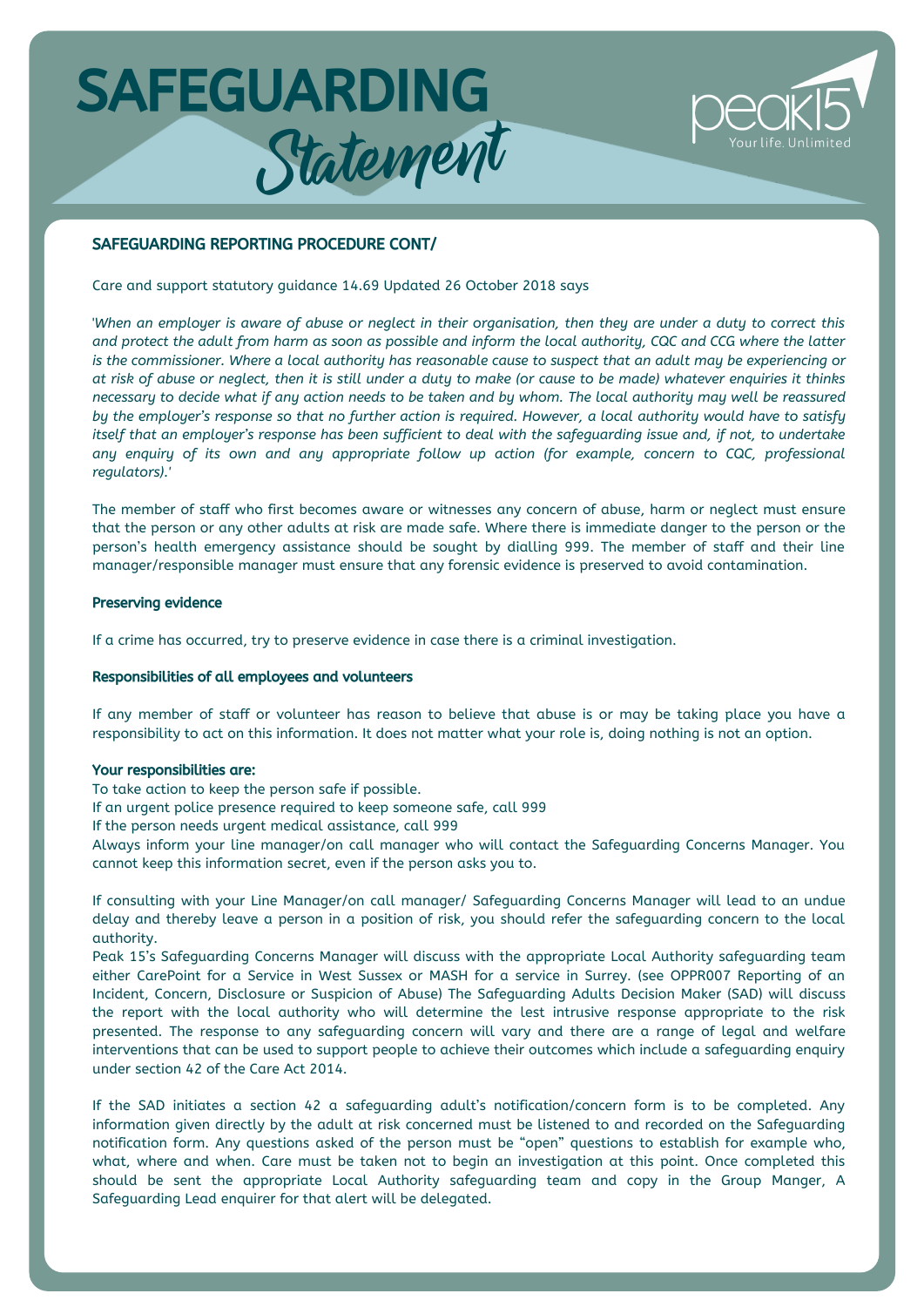

#### SAFEGUARDING REPORTING PROCEDURE CONT/

The details of all concerns must always be recorded on both the organisations PCS and Radar software. The information on PCS should be limited to keep confidentiality just a note that a safeguarding concern was raised without going into detail. The Radar report will be more explicit just follow the process which Radar will prompt. It is inappropriate for agencies to give assurances of absolute confidentiality in cases where there are concerns about abuse, particularly in those situations when other adults or children may be at risk

Consideration should be given to the safety of any children who may also be at risk. If there is a risk to a child/children due to the fact that the person alleged to have caused harm works or lives with children, this must be reported to the relevant Children's Team. For regulated services the statutory notification form must also be completed and sent to CQC within 24 hours

Where the allegation is against a member of staff, the Responsible Manager will discuss with a Senior Manager whether action needs to be taken under the disciplinary procedures including whether there is a need to suspend any member(s) of staff. The outcome will be shared with the local authority as part of the safeguarding concern.

### LOCAL AUTHORITY SAFEGUARDING RESPONSE

After a safeguarding concern has been made:

· The Local Authority worker receiving the concern should clarify the referring/responsible Manager whether the adult, who is thought to be at risk, has/has not consented or does/does not have the capacity to consent to the concern being made unless the information indicates that where there are overriding public duties to act, or where gaining consent would put the person at further risk.

· Where the concern involves an allegation against an Peak 15 Employee, the Responsible Manager will advise as part of the concern, the steps being taken to manage the risk in relation to the person alleged to have caused harm. Under no circumstances should the Local Authority direct Peak 15 to suspend a member of staff. This decision will be made by the Support and HR Directors .

· Where the decision is made that the concerns have triggered a Section 42 enquiry the local authority will either 'make or cause an enquiry to be made'. This may involve Peak 15 in undertaking a part or the whole of the Section 42 enquiry.

· When requesting that Peak 15 undertake a Section 42 enquiry, the local authority should advise Peak 15 of the exact points that need to be considered within the enquiry, these are called 'the terms of reference' in Surrey. In West Sussex request a verbal account from The Lead Enquiry Manager and reiterate in an email advising them of agreed actions to be taken. A written report with the outcomes of the Enquiry must be sent to the Local Authority within the timescale given and the report must be signed off and agreed by the Director prior to being sent to the Local Authority.

· Where the Local Authority has made the decision that the concerns meet the threshold for a Large-Scale Enquiry (LSE) this must be referred to the Chairman who will decide on the appropriate level of management representation at the LSE meeting. The Senior Manager attending the LSE meeting must not be implicated in the allegation or have been a potential witness. Triggers for a large-scale enquiry can include one or more of the following:

A. A number of adults at risk have allegedly been abused resulting in significant harm or there is potential for significant harm (whether or not the local authority is funding this care). This could include people within a provider service or a group of individuals being allegedly abused by an individual or individuals, for example human trafficking Ø receipt of collective concerns in relation to one service setting.

B. Concerns in relation to a service are of a high volume

C. Concerns are serious in nature i.e. serious crime, media interest, multi-agency involvement

D. A single concern, naming individuals where it is believed other adults may be at risk

E. A provider has failed to engage with the safeguarding process to date resulting in continued harm or continued risk of harm to one or more adult at risk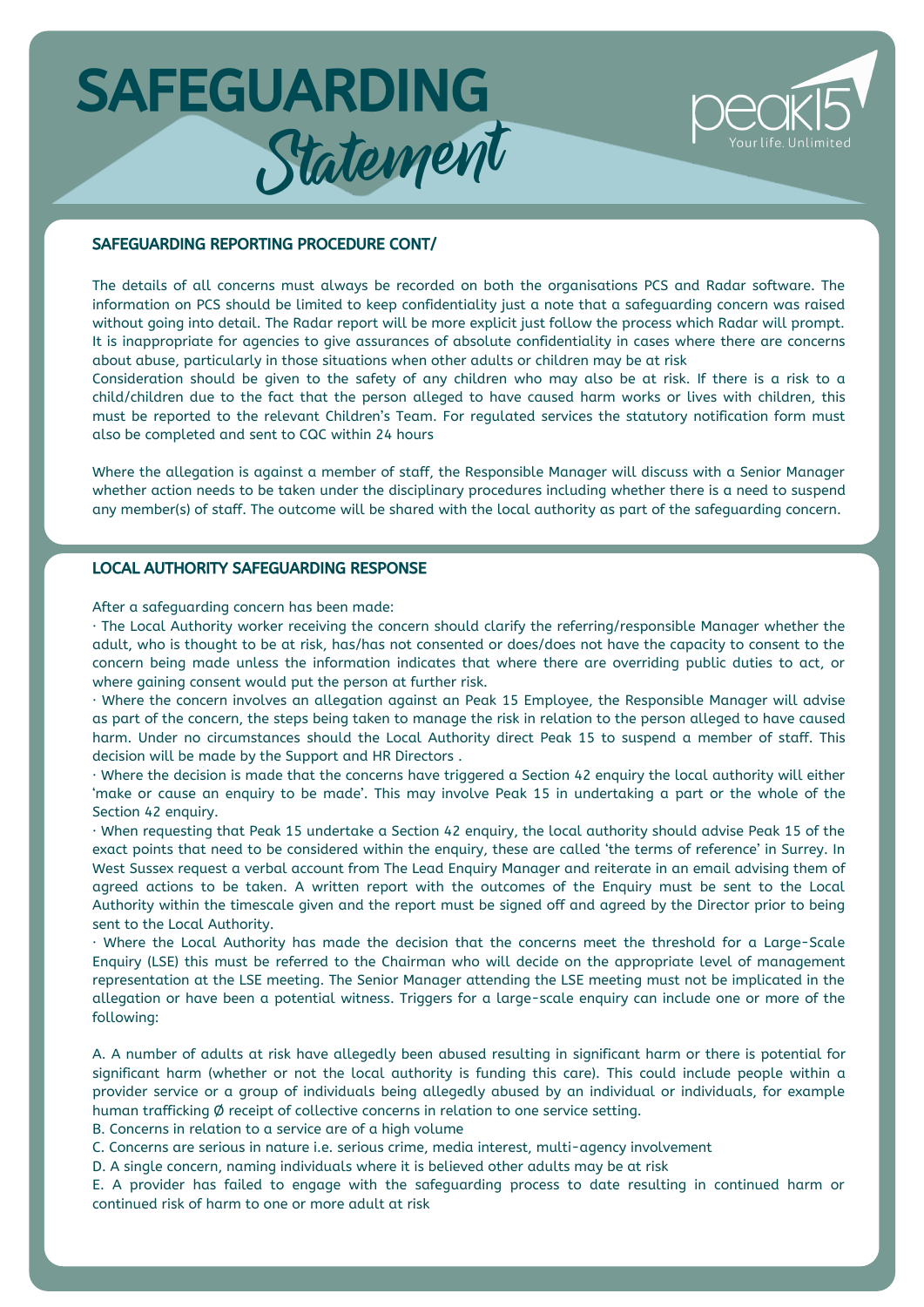

### LOCAL AUTHORITY SAFEGUARDING RESPONSE CONT/

F. An individual safeguarding concern or enquiry has raised significant concerns about the care of others in the same service or within the same organisation.

G. Receipt of an individual safeguarding concern where the adult has died (consideration must be given as to whether the criteria has been met for a Safeguarding Adults Review)

H. Receipt of a whistle blowing concern suggesting large scale concerns involving one or more adults at risk and/or more than one suspected perpetrator

I. Information received from the regulator, the Care Quality Commission which suggests that the practices of an establishment(s) are placing adults at serious risk of harm

J. information from other bodies such as Monitor, Clinical Commissioning Group, Continuing Healthcare Team, Health watch or the Police suggesting serious concerns in relation to a service, or multiple adults at risk of harm K. Information given by professionals or the public suggesting serious concerns within a service

L. A service provider going into administration or considering home closure. In this instance the Surrey Provider Failure Protocol will be followed and form part of the safeguarding response. This may not always require a large-scale enquiry where there may be multiple victims and one alleged perpetrator, for example where a staff member is alleged to have abused residents over a long period of time

#### The roles and responsibilities of Peak 15 within a section 42 safeguarding enquiry

The Local Authority is responsible for 'making or causing a safeguarding enquiry to be made'. This is a Section 42 enquiry.

· Where the safeguarding concern is potentially 'criminal' it is the role of the Police to investigate. Where the concern has not met the Police threshold for investigation and the concerns are in relation to an incident that occurred within the organisation, the responsible manager within Adult Social Care will request that Peak 15 undertake the enquiry. The local authority should set the terms of reference for the enquiry. Refusal to undertake such an enquiry or refusal to commission an independent person to undertake the enquiry on behalf of Peak 15 will necessitate the Local Authority in undertaking the enquiry themselves.

· An appropriately skilled, trained and experienced manager should be appointed to undertake the enquiry with the person identified by Peak 15. This may be a Manager within the organisation or an Independent person. The person undertaking the enquiry should use the Peak 15 investigation template document. The completed template should be signed off by the Managing Director and a copy sent to the Chair of the Safeguarding meeting or SAM Manager within the agreed timescale.

· Where the enquiry is being undertaken by another agency such as the Police, Peak 15 should make available documents as requested by the Police, following submission of a data request form, and in discussion with the Director.

· Where Peak 15 employees are being interviewed as part of a Police investigation this must be with the full knowledge of the Service Director who will ensure that relevant staff are supported throughout the process

· Peak 15 must carry out the actions as agreed in the Section 42 Enquiry or LSE plan, and report back to the local authority nominated manager/practitioner the outcomes of their actions within the agreed timescales.

### The roles and responsibilities of Peak 15 upon completion of a section 42 safeguarding enquiry

· Immediately upon the completion of all actions identified within the Section 42 Enquiry the local authority responsible manager should discuss and agree with the adult and/or their advocate together with any key agencies whether the outcomes of the Enquiry have been met or not.

· Where the Outcomes have not been met the Local Authority may decide to convene an Outcomes Meeting to which the adult and their advocate must be invited to attend together with Peak 15.

· If it is agreed that the outcomes of the Enquiry have been met, the Local Authority must then ensure that an evaluation of the adults safeguarding experience is undertaken and then close the safeguarding concern, sending Peak 15 a closure letter (or in West Sussex a sign off the Enquiry summary) advising that the relevant safeguarding concern is closed. This information should be recorded on Radar.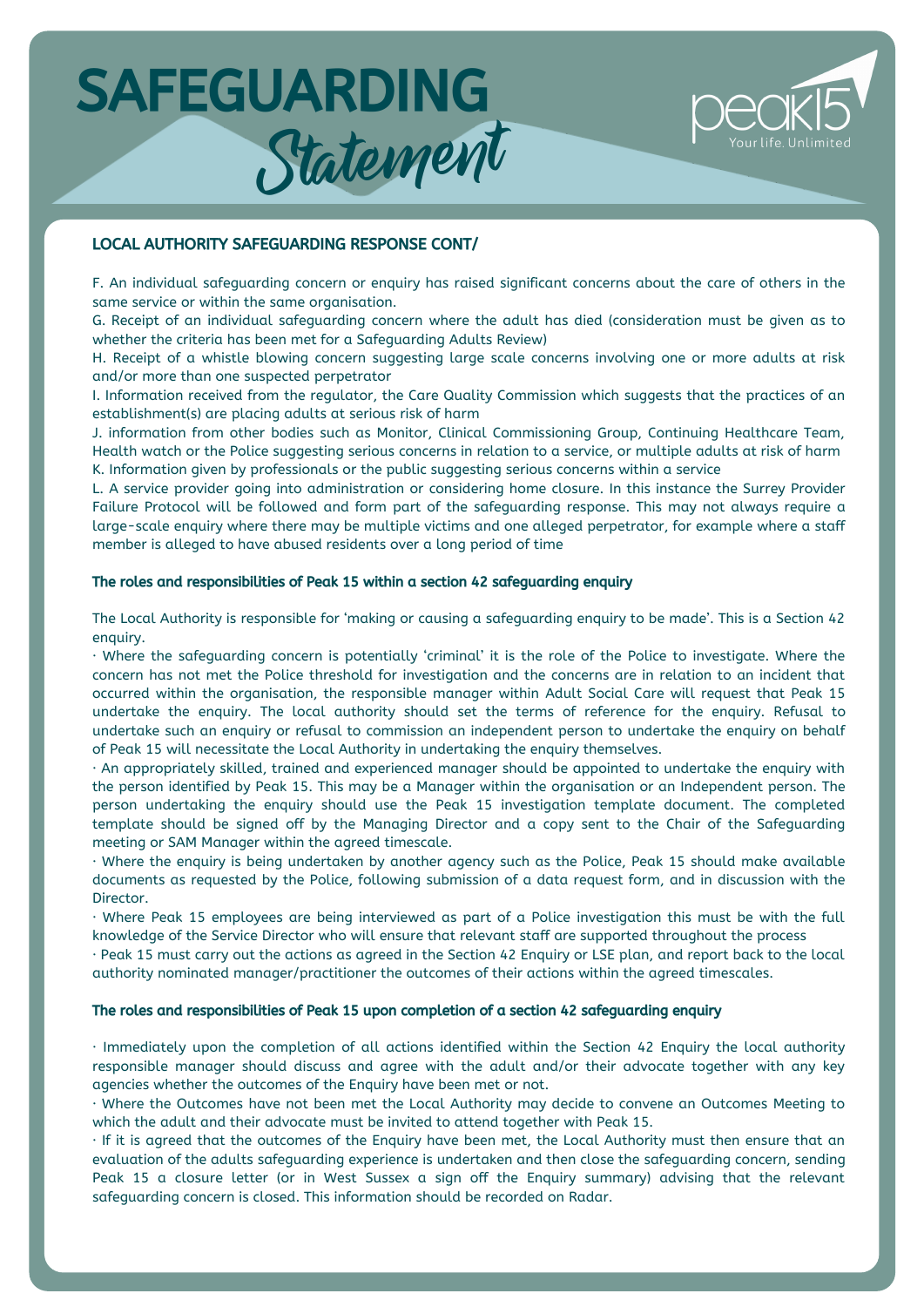

### LOCAL AUTHORITY SAFEGUARDING RESPONSE CONT/

# The roles and responsibilities of Peak 15 within the Outcomes meeting and the Large-Scale Enquiry meeting (LSE)

· The Local Authority may decide to convene an Outcomes meeting at the conclusion of the Section 42 Enquiry or to convene a Large-Scale Enquiry (LSE) meeting where the criteria has been met.

· A standard letter of invitation should be sent to Peak 15 by the Local Authority giving the date, time and venue for whichever type of safeguarding meeting is being planned.

· Under no circumstances should a member of staff attend a Safeguarding meeting without being made aware of the type of meeting and having been fully informed of the nature of the concerns.

· Where appropriate, for example, a LSE meeting, the Service Director should prepare a summary/chronology of events to inform the discussions within the meeting.

· The local authority Chair of the Outcomes meeting or LSE meeting will, as part of the meeting, consider the additional support that should be provided to the adult at risk throughout any such enquiry.

· Notes of any type of safeguarding meeting should be agreed by the Chair and distributed to attendees within 15 working days of the date of the meeting. The notes should give agreed actions and timescales for the enquiry or safeguarding plan. Any amendments required or inaccuracies within the notes of the meeting must be raised directly with the Chair.

#### Quick guide to reporting and responding to an adult who discloses a concern of abuse

#### · In an emergency ring 999

· Do ensure the safety of the individual and others if in immediate danger, contact the relevant emergency service e.g. GP.

- · Do preserve any forensic or other evidence.
- · Do not be judgemental or jump to conclusions Do listen carefully
- · Do provide support and information to meet their specific communication needs
- · Do use open questions
- · Do tell the adult that they did a good/right thing in telling you
- · Do tell the adult you are treating the information seriously
- · Do tell the adult it was not their fault
- . Do ask the adult what they need to keep themselves safe
- · do not make promises you cannot keep
- · Do not promise to keep secrets

· Do seek consent of the adult to share the information with your manager, however lack of consent should not prevent you from reporting your concerns

· Do explain that you have a duty to tell your Manager or other designated person

· Do not confront the person alleged to have caused the harm as this could place you at risk, or provide an opportunity to destroy evidence, or intimidate the person alleged to have been harmed or witnesses

· Do explain that you will try to take steps to protect them from further abuse or neglect.

· Do support and reassure the person.

- · Record the adult's details, actions taken, who was present at the time, dates and times of incident(s)
- · Record details of the adult alleged to have caused harm

· Do record any concerns about the adults capacity to make any decisions and the reasons for the concerns

#### Ongoing action:

· Peak 15 will ensure that all members of staff involved in the enquiry receive support from the most appropriate people within the organisation.

- · Employees will be supported when required to provide evidence to the Police
- · Employees will be supported to give evidence in a Coroner's Inquest
- · Employees will be supported during interviews as part of a disciplinary investigation
- · Employees will be supported when required to participate in a section 42 enquiry